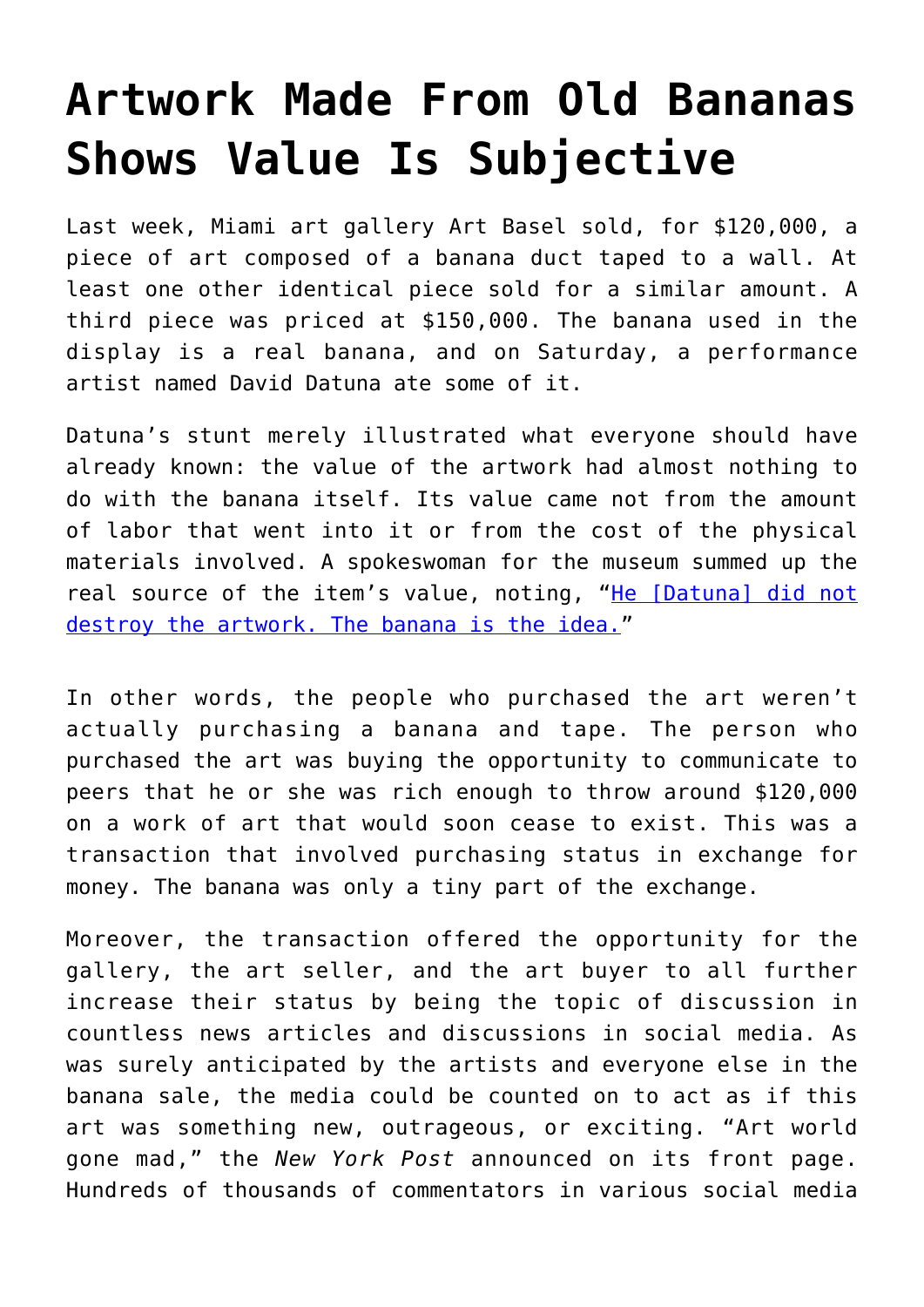forums chimed in to comment on the matter.

One wonders, however, how many times this shtick can be repeated over and over until people lose interest. Apparently: *many* times. After all, this sort of art is not a new thing. For decades, avant-garde artists have been [using](https://en.wikipedia.org/wiki/Found_object) [garbage and other found objects to create art.](https://en.wikipedia.org/wiki/Found_object) And people with a lot of disposable income have been willing to pay a lot of money for it. It's all basically an inside joke among rich people. And regular people have the same reaction over and over again.

But there's absolutely nothing at all that's shocking, confusing, or incomprehensible from the point of view of sound economics. Transactions like these should only surprise us if we're still in the thrall of faulty theories of value, such as the idea that goods and services are valued based on how much labor and materials went into them. That's not true of any good or service. And it's certainly not true of art.

## **Is It Garbage or Is It Art?**

In fact, two identical items can be valued in two completely different ways simply if the context and description of the objects changes.

According to the *Daily Mail*, [a 2016 study](http://www.dailymail.co.uk/sciencetech/article-3796752/Is-masterpiece-Scientists-reveal-ordinary-objects-labelled-art-differently-confirming-200-year-old-theory.html) suggests that people value ordinary objects differently depending on what *they are told* about the objects: "According to the new research, being told that something is art automatically changes our response to it, both on a neural and a behavioural level."

In this case, researchers in Rotterdam, the Netherlands, told subjects to rate how they valued objects in photographs. When told that those objects were "art" people valued them differently.

In other words, the perceived value of objects could change without any additional labor being added to them, and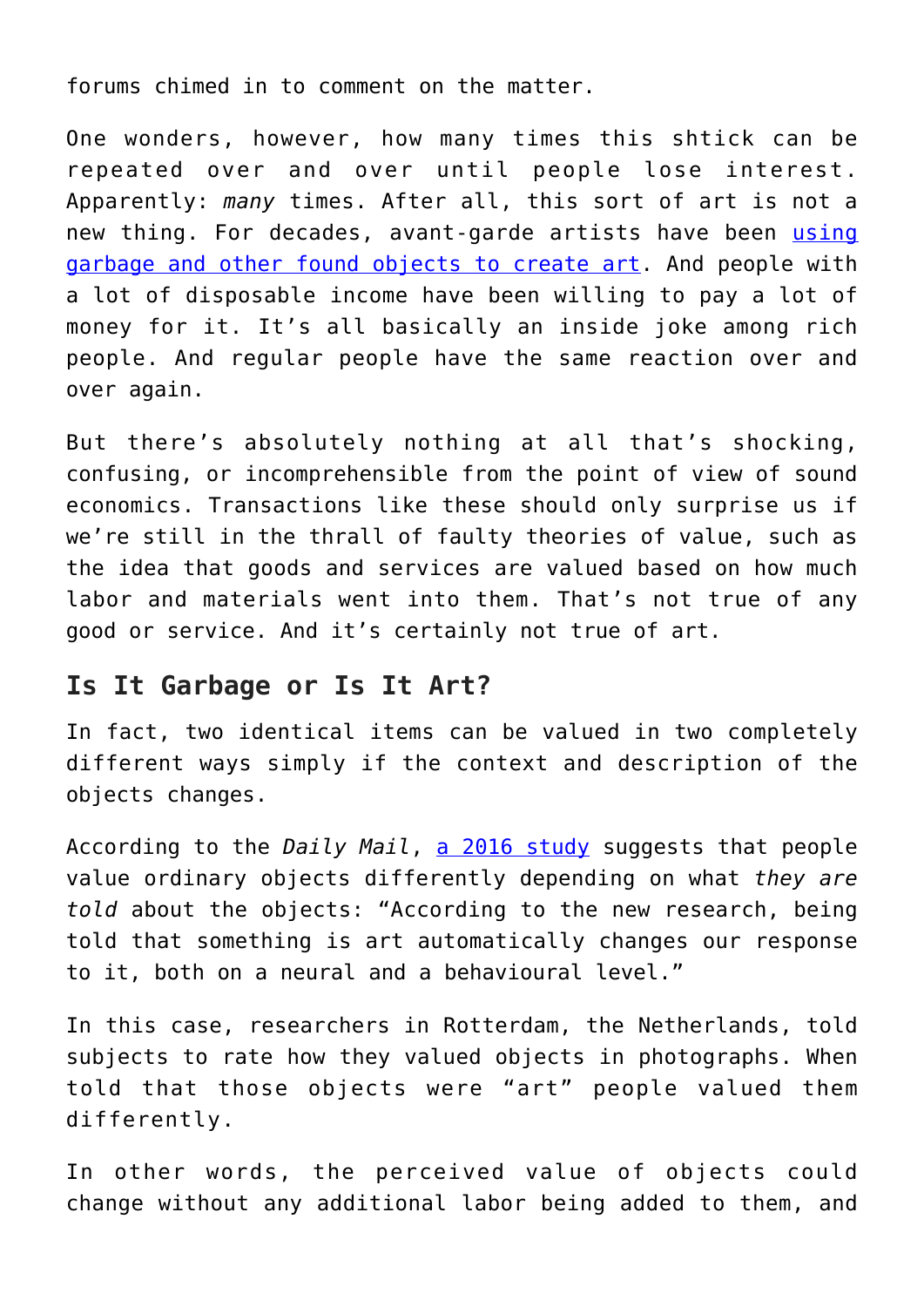without any physical changes at all.

The value, it seems, is determined by the viewer, and we're reminded of Carl Menger's trailblazing [observations about](https://mises.org/library/principles-economics) [value](https://mises.org/library/principles-economics):

*Value is a judgment economizing men make about the importance of the goods at their disposal for the maintenance of their lives and well-being. Hence value does not exist outside the consciousness of men.*

One moment the viewer may think he's looking at garbage, which he has likely learned is of little value. When told that said junk is really "art," the entire situation changes. (Of course, we would need to see their preferences put into real action via economic exchange to know their preferences for sure.)

The change, as both Menger and Mises understood it, is brought about not by changes to the object itself, but by changes in context and in the subjective valuation of the viewer.

A glass of water's value in a parched desert is different from that of a glass next to a clean river. Indeed, a glass of water displayed in a museum as art — [as in the case of Michael](https://en.wikipedia.org/wiki/An_Oak_Tree) [Craig-Martin's "An Oak Tree"](https://en.wikipedia.org/wiki/An_Oak_Tree) — is different from water found in both deserts and along rivers. Similarly, the value of a urinal displayed in a museum as art - [as with Marcel Duchamp's](https://en.wikipedia.org/wiki/Fountain_(Duchamp)) ["Fountain"](https://en.wikipedia.org/wiki/Fountain_(Duchamp)) — is different from a physically identical urinal in a restroom.

The *Daily Mail* article attempts to tie the researchers' observations to the theories of Immanuel Kant on aesthetics. But, one need know nothing about aesthetics at all to see how this study simply shows us something about economic value: it is, to paraphrase Menger, found in the "consciousness of men."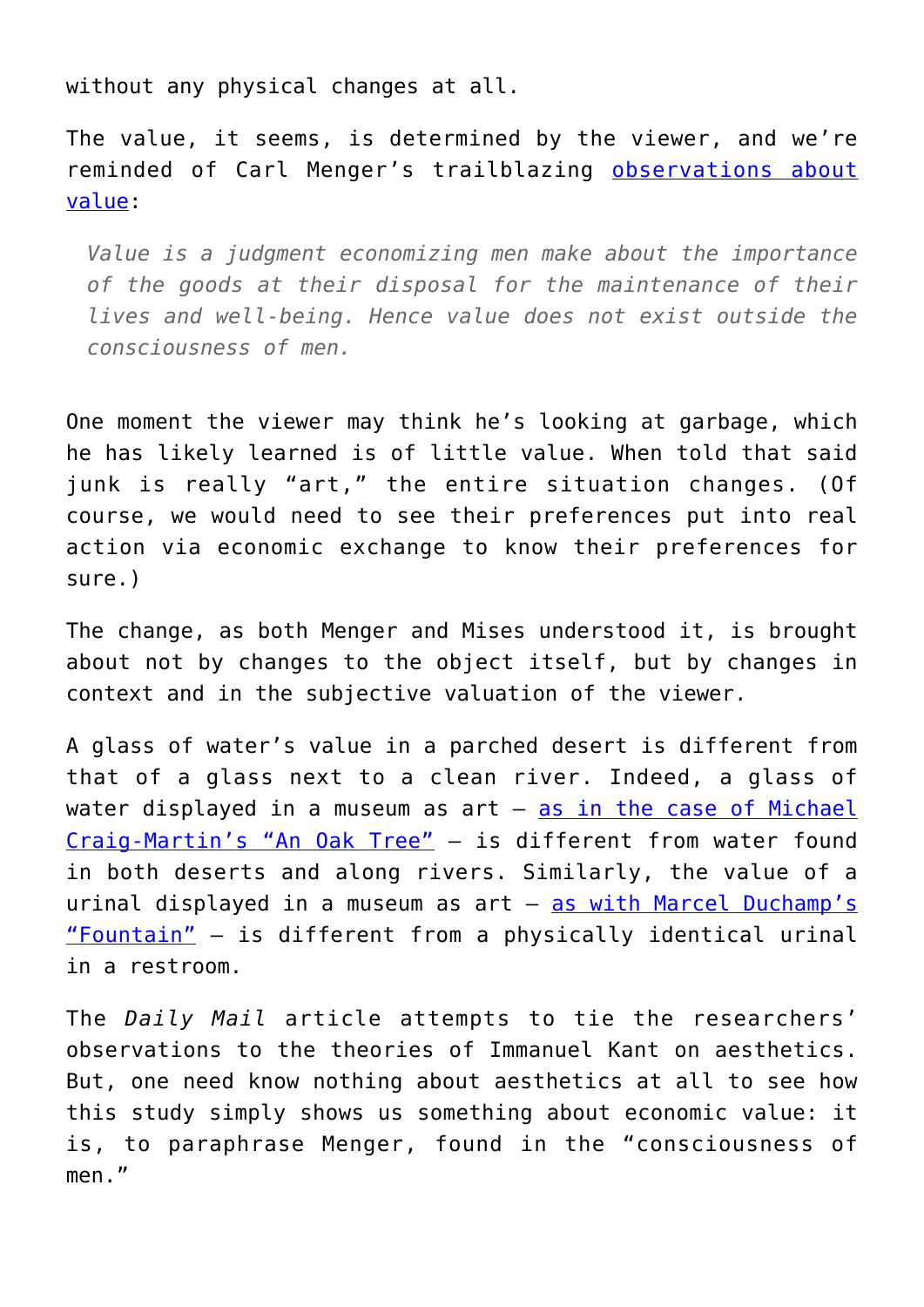And it is largely due to this fact that centrally planning an economy is so impossible. How can a central planner account for enormous changes in perceived value based on little more than being told something is art?

Is a glass of water best utilized on a shelf in a museum, or is it best used for drinking? Maybe water is best used for hydroelectric power? Exactly how much should be used for each purpose?

When discussing the problems of economic calculation in socialism, Mises observed that without the price system, there simply is no way to say that a specific amount of water is best used for drinking instead of being used for modern-art displays. Nor is the fact that people need water for drinking the key to determining the value of water. (See the [diamond](https://wiki.mises.org/wiki/Subjective_theory_of_value#Diamond-Water_Paradox)[water paradox](https://wiki.mises.org/wiki/Subjective_theory_of_value#Diamond-Water_Paradox).)

In a functioning market, consumers will engage in exchanges involving water in a way that reflects how much they prefer each use of water to other uses. At some moments, some consumers may prefer to drink it. At other moments, they may prefer to water plants with it. At still other moments, they may want to contemplate an art display composed of little more than a glass of water. The price of water at each time and place will reflect these activities.

Without these price signals, attempting to create a central plan for how each ounce of water should be used is an impossible task.

Do we need to know *why* people change their views of objects when told they are art? We do not. Indeed, were he here, Mises would perhaps be among the first to remind us that economics need not tell us the mental processes that lead to people preferring different uses for different objects, although we can certainly hazard a guess. It's unlikely that the buyer of the taped banana bought it because he or she